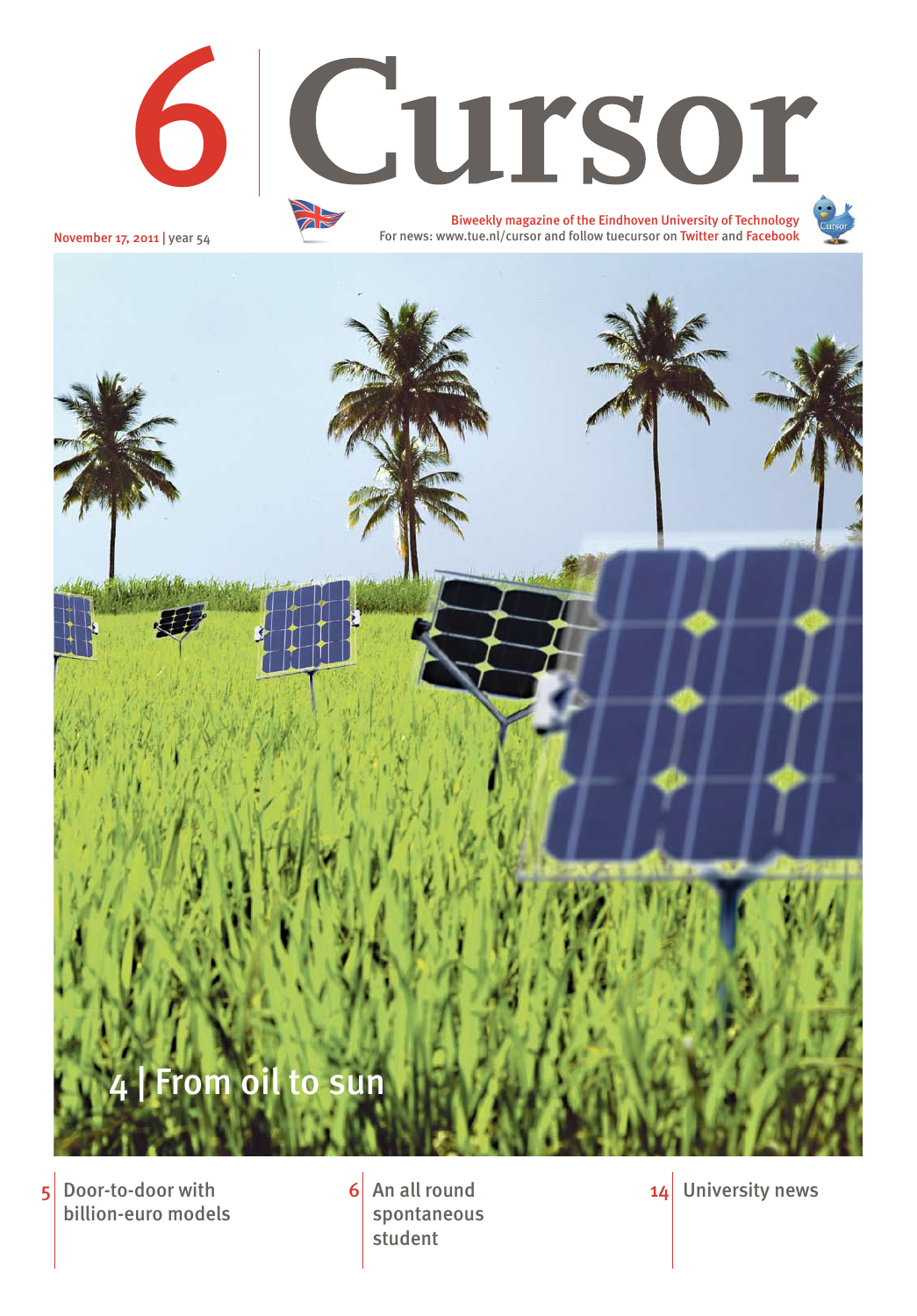## For Starters | 2



**Fred Steutel done nagging**

Having shared everything that surprised, bothered, annoyed, or genuinely impressed him for the past ten years, our columnist Fred Steutel, Professor Emeritus of probability and Statistics, will put down his pen. Yes, he too submitted his columns via e-mail, but to me, Fred - who'll reach the respectable age of 80 today - is the type that sits at his desk with a dip pen. I'm biased of

course, which undoubtedly has to do with the man's ripe old age, but grant me that romantic illusion. Still, the articles Fred has faithfully produced for Cursor over the years have always been surprisingly up-to-date. Very perceptive and deliciously blunt at times, he always managed to find the sore point. And I can tell you it's a breath of fresh air for an editor-in-chief at an institution where no employee or student dares speak their mind. We're always very articulate at the coffee machine and the dinner table, but actually venting our criticism is a whole different

**Photography**  Rien Meulman **Bart van Overbeek**  ballgame.





This Cursor includes Fred's last 'Effe zeuren' contribution, but who'll take over? For anyone who thinks the title's too sulky: we can change that. If you're interested in sticking your neck out, please call me (06-51007079) or send me an e-mail **(j.l.konings@tue.nl)**. I'll be waiting…

# Rewwwind www.tue.nl/cursor

## Colophon

#### **Editor in chief Han Konings**

**Executive editor**  Brigit Span

**Editorial staff** Judith van Gaal Tom Jeltes | Science Frits van Otterdijk Norbine Schalij Monique van de Ven Enith Vlooswijk

**Staff**  Fred Steutel Nicole Testerink Gerard Verhoogt Enith Vlooswijk

**Cover** Bart van Overbeeke

**Translation** Annemarie van Limpt (pages 2,3,5,6) Benjamin Ruijsenaars (pages 4)

> **Layout** Natasha Franc

#### **Affiliated with**  Hoger Onderwijs Persbureau

**Editorial board** prof.dr. C.J.H. Midden (voorzitter) prof.dr. J.W. Niemantsverdriet mw. A.C. Stevens- van Gennip T.H.J. Reijnaerts (studentlid) A. Roestenburg Anneliese Vermeulen-Adolfs (secretaris)

**Address editorial office** TU/e, Laplace 0.35 postbus 513, 5600 MB Eindhoven tel. 040 - 2474020, e-mail: cursor@tue.nl

> **Cursor online** www.tue.nl/cursor

**Print** Janssen/Pers, Gennep

**Advertisement** Bureau Van Vliet BV tel. 023 - 5714745

**© 2011. All rights reserved. No part of this publication may be reproduced without prior consent of the editor-in-chief. The editorial staff reserves the right to alter submitted articles.**



November 16, 2011 - In 2012, TU/e's university campus will be treated to a gas station, and in 2015, a small TU/e factory should be operational that makes biofuels from waste wood. Researchers at TU/e are developing a demo reactor that will convert the

university's annual forty metric tons of waste wood into substitutes for diesel and gas. The gas station will be used for demonstration mostly, but it may become available for employees to fill up their tanks in the future.

November 14, 2011 - The GLOW organization has asked TU/e to participate in the event next year as well. Currently, there's talk of a work of light art in the

city center, "but how exactly remains to be seen", says prof.dr.ir. Gerrit Kroesen, chairman of TU/e's art committee.

November 9, 2011 - On Friday, December 9, TU/e will celebrate its 55th anniversary with a grand gala for students and their partners.

The dance's dress code is white tie and it will be held at city hall. Ticket sales have started. Check **www.galatue.nl**.

November 8, 2011 - As of last week TU/e campus can be virtually visited using Google Street View. The university grounds were already extensively

recorded over a year ago, but the edited images have only been online since last week.

### **'Clean' diesel and gas on campus**

### **GLOW glad to see TU/e return in 2012**

## **Grand gala for students for anniversary TU/e**

### **TU/e grounds finally 'street-viewed'**

**Our Rewwwind feature provides you with snippets of last week's news. What happened online after the previous Cursor magazine was published?**

### **No reason**

Every photographer has a different approach: intuitive or knowledgedriven, with an eye for either the bigger picture or the smallest detail, with or without technical perfection, fond of flashing or in search of the most beatiful natural light available. I combine, although knowledge, detail, and technique are predominant, and I easily have four flashes at hand. Still, sometimes something just 'feels right' after two minutes. The sun on Indre Kalinauskaite's nose, yes, that's



where it belongs. The fence, that wall? Don't ask. They were there. It

feels right. No reason. **See page 6.**

There is a photo exhibition at the Central library presenting a retrospective of student life at TU/e. Walking past the pictures I often asked myself "How different was their student life compared to mine?" Unfortunately, the pictured faces are silent, so I'll have to use my imagination and engage in time travel. You're most welcome to join me. First of all, these students didn't have the Internet. If they had questions, they couldn't google them or check Wikipedia. Moreover, they couldn't ask



their friends by sending them Facebook messages or e-mails. They must have had outstanding memories

or visited the library more often than I do. Forget about the Internet. They didn't even have personal computers. If they wanted to perform complex computations, they couldn't use Matlab and plot results. Instead, they probably wrote everything down on paper or created complicated FORTRAN scripts on punched cards, and visited huge rooms with large, noisy machines.

Moreover, Dutch students never had the opportunity to visit their colleagues in the USSR or China because these were their ideological enemies, implying that the exchange of ideas and discussions at conferences were impossible. Gloomy picture, isn't it? What surprises me is that despite my negative impression these guys look happy. They enjoyed their lives as I and my friends do now. Moreover, this generation landed on the Moon, invented microprocessors, managed to control nuclear energy and created the life we're living now. Realizing this simple fact is encouraging to me, because if these people achieved such success without Google, Matlab and the help of smart foreign colleagues, then shouldn't we be able to do so much more, having all these available? Of course we should, and that's why every TU/e student should stick to their academic enthusiasm and always strive for more.

*Sultan Imangaliyev, from Kazakhstan, is a student of Systems & Control, Department of Mechanical Engineering*

# Clmn **Time travel**



TU/e knows an unbelievable number of associations, including zero chess clubs. That's not to say the university isn't chess-minded: it was in the past and still is today. On October 20, 1965, Chess Grandmaster and former world

champion Max Euwe visited the Institute of Technology to humor dozens of chess fiends with a simultaneous exhibition. On Saturday, November 12, over three hundred youth players came to the Auditorium for the Dutch Open Rapid Chess Championships.

The first time the event was organized, Ger Dekker was tournament director. He remembers university secretary Harry Roumen being asked for accommodation and consenting immediately. "The matter was settled in twenty minutes." Still, the first edition wasn't held at TU/e. Fire at the Auditorium queered the pitch, but ever since its reconstruction, the university has been hosting the event, with Roumen opening the tournament. (NS)

#### **Chess 1965 versus 2011**

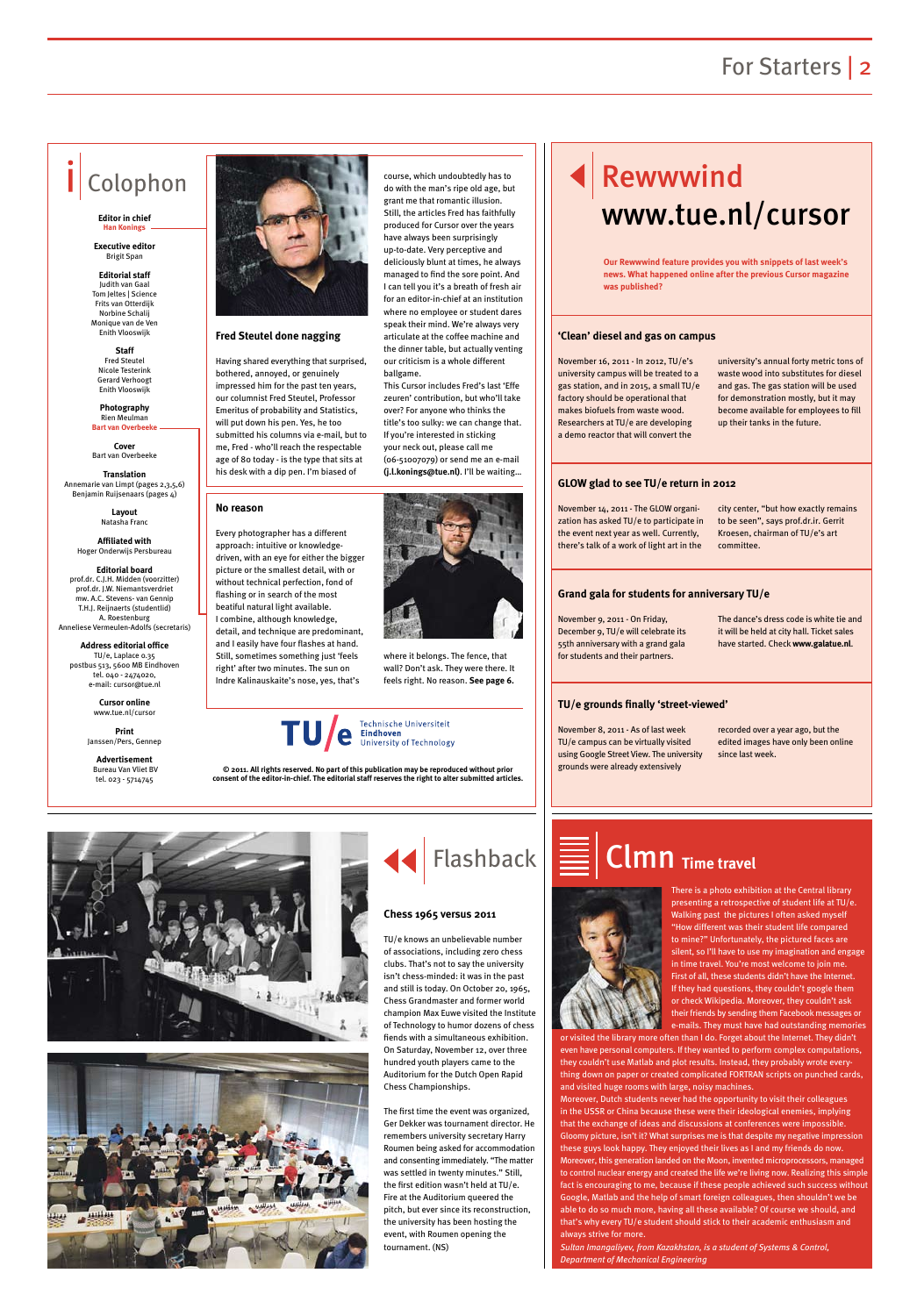## 3 For Starters November 17, 2011

# $\mathsf{X}$  Vox Academici

## Capoeira show in Dommel Tunnel



## **20 members** of ESCV

Impulsão demonstrated the Brazilian martial arts-dance art form capoeira in the Dommel Tunnel on Wednesday night, November 9. Light festival GLOW, and the tunnel's blacklight especially, had sparked their enthusiasm.

**1 ON 1** is how the playful mock fight is played. It's accompanied by rhythmic drumming. Capoeiristas always play in white, which made their performance in blacklight even more spectacular.

**15 minutes**, that's how long the exciting performance lasted. According to Mike Wilmer, student of Electrical Engineering and member of Impulsão, the tunnel was a little cramped because of the large number of visitors walking around.

# How revolutionary is the Groningen nano-4WD?

**The Groningen research group supervised by Ben Feringa was featured on the cover of Nature with their nanocar last week. After years of experimenting, they managed to build a molecular engine driven by an electric signal, measuring a mere 4 by 2 nanometers. And yes, the molecule does rather look like a 4x4. But exactly how spectacular is this development, and will we actually be able to implement nano-engines as medication trucks in the future, as some media have suggested?**

"Although the media tend to exaggerate the facts, this time the attention is absolutely deserved. It's a downright fabulous invention, one that every scientist dreams about." Rint Sijbesma, professor of Supramolecular Polymer Chemistry and affiliated with the TU/e Institute for Complex Molecular Systems, makes no secret of his admiration for his Groningen colleague. "Today, molecular engines are widely researched, and Feringa is one of the best researchers in the field. There's a

reason he received the Spinoza Prize several years back. Upon receiving the prize, he promised to use his results to develop a molecular vehicle. And not only would the nanocar do very well in a beauty pageant, it also involves a lot of thinking and experimenting. It's a true chemical tour de force."

"The molecule resembles a car, except that its tires are more like paddles. It receives an electric shock from a Scanning Tunneling Microscope tip that makes the paddles move. Although the construction is a bit wobbly, the movement does follow a linear pattern. And it's that preprogrammed, controlled movement that makes the nanocar such a genius device. Years ago, an American chemist already claimed to have developed a nanocar, but it wasn't driven and moved aimlessly. On top of that, his nanocar didn't even have a molecular engine. A sorry excuse for a car, come to think of it. It's another reason why the Groningen ride can be considered the first-ever nanocar."

"It's tricky to speculate possible short-term uses for this nanovehicle; it partly depends on your own imagination. I think we should consider this invention an important aspect of the future school of thought. It's a major contribution to fundamental molecular research. Of course it's great to think ahead, but it's way too early to already speak of human implementation. Besides, these nanocars won't be used for the transport of medication. The body has more than enough flowing and moving going on as it is, it doesn't need any extra engines. In medication transport, the most important issue is where it should be delivered. It's a different matter altogether."

"At TU/e, we're also trying to improve the development on nano-engines. Within the Institute of Complex Molecular Systems, Dick Boer's group is conducting extensive research into molecular engines and transmutations in molecular systems. Thanks to his past career at Philips, he knows a thing or

two about possible uses for molecules like these. But for now, any practical uses for the nanocar are still out of reach, if only for the fact the experiment can only be conducted at absolute zero. It will remain a dream car for now." (NT)

Prof.dr. Rint Sijbesma, professor of Supramolecular Polymer Chemistry

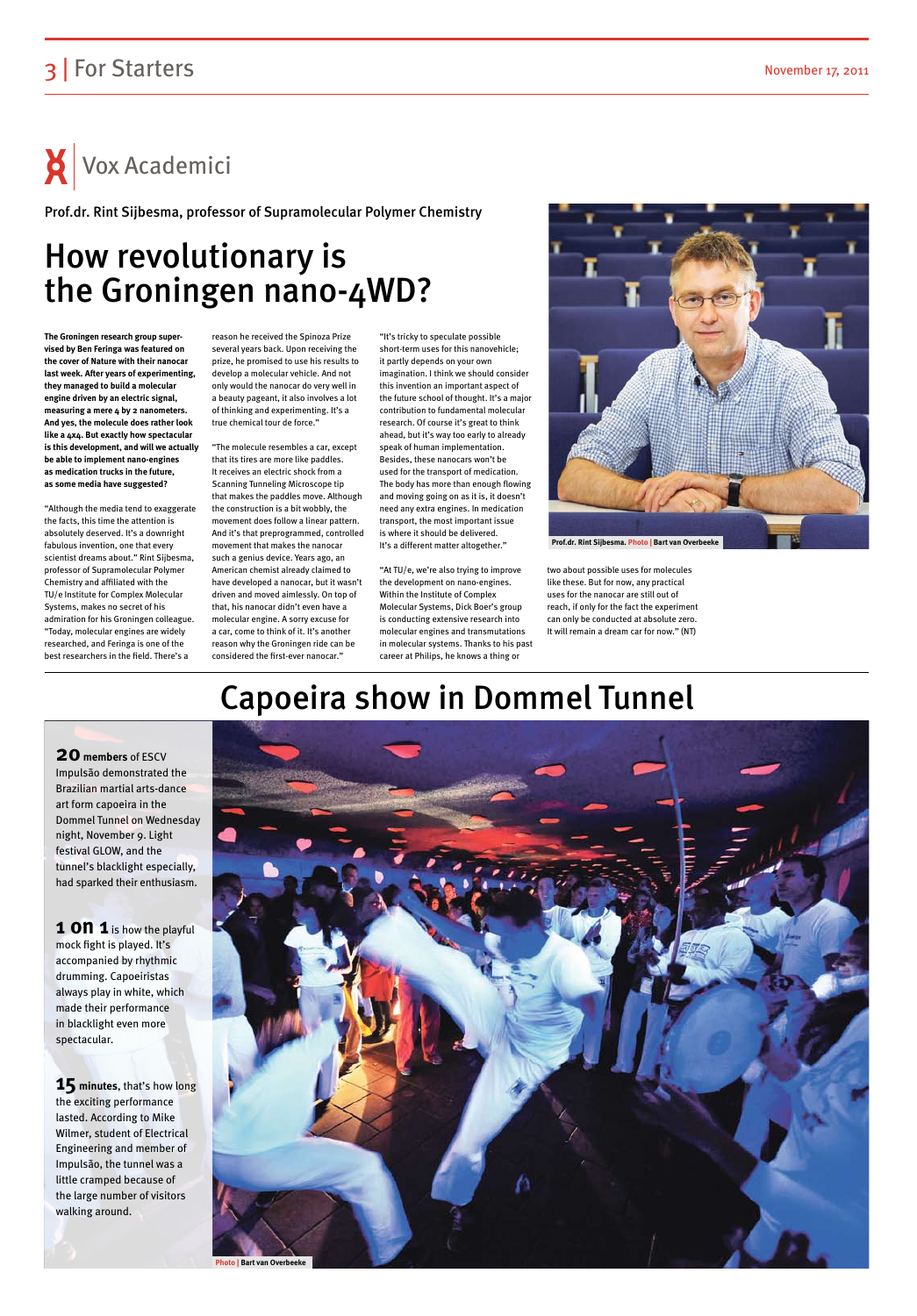# From oil to sun, water and wind

"The electricity in some areas is now sometimes cut off a few hours every day", says project leader ir. Mara Wijnker –project manager of sustainable energy at TU/e- to illustrate the increasing shortage of energy in Indonesia. "The fact that Indonesia consists of many different islands does not make things any easier either. We've seen, for example, that the province of Papua was without diesel, because a carrier was late. For the electricity supply they depend largely on diesel being brought in by ship. The government subsidizes electricity prices considerably. The industries and households pay less than what is required to generate it, but of course that is not a healthy situation. Once energy prices go up and people have to pay for the real costs, sustainable energy technologies can compete better with the current power supply via the grid. At locations without a grid, sustainable energy technologies may be at once the most sustainable and the cheapest solution available. What is also quite favorable, is that the government in 2020 wants to generate 25 percent of the energy by means of sustainable energy technologies."

The relation between TU/e and Indonesia goes back seven years. Seven years ago dr. ir. Lex Lemmens (former director of what was then called the Technology for Sustainable Development Center and now forms part of the Eindhoven Energy Institute) and ir. Patrick van Schijndel (then staff member of TDO/United Brains) visited Indonesia for a lecture, and ideas sprang up for further cooperation. 2006 saw the start of the Carepi project – which focuses on bioenergy in the regions of North Sumatra, Yogyakarta and Central Java.

An extension of this was the Casindo

project, preparations for which had been begun by the Dutch government in 2008 and which was started in 2009. The areas of West Nusa Tenggara and Papua joined in and the goal was also broadened: promote developments in the area of sustainable energy. The partners have wanted to ensure that the universities involved strike up joint ventures with local enterprises and the industry so as to be able to apply the knowledge directly in regional situations. Casindo stands for CApacity development and strengthening for energy policy formulation and implementation of Sustainable energy projects in INDOnesia. The project consisted of three major components, says Wijnker. The Energy Research Center of the Netherlands was the chief player for the development of the energy policy within the government. ETC Energy led the capacity buildup section at local Regional Training Centers, which are called SMK's (where the mechanics and installers are trained who have to work with the new technologies). TU/e took care of the setup of research and education in the area of sustainable energy and efficient use of energy.

Some thirty lecturers from various Departments gave lessons and workshops – both at TU/e and at five universities in Indonesia. While most of them are affiliated with Eindhoven University of Technology, project leader Mara Wijnker has also attracted several teachers 'from outside' - expertise in the area of wind energy, for example, is limited at TU/e. The lecturers involved have also given workshops together with local industries in the area of knowledge valorization. The main reason for TU/e to take part in Casindo was the ability to fulfill a societal task. In addition, the pioneers hope that the future will see more Master students and PhD candidates coming from Indonesia to TU/e.

The lessons and workshops concentrated on solar energy, biomass, hydropower, energy efficiency, wind energy, energy policy and geothermal energy (which means that the internal heat of the earth will be utilized). These forms of sustainable energy complement each other beautifully; during the rainy season there is less sun, but more water.

The total budget for the project -subsidized by AgenschapNL- was four million and TU/e was granted nine hundred thousand euro. This amount was used to pay for the trips and the lecturers' working hours, but there was also forty thousand euro available per university to purchase materials or build installations. This is how Universitas Diponogoro in Semarang (Central Java) was able to realize workstations where laptops could be connected to solar panels, and a sustainable house was built in Yogyakarta to show students and other visitors how one can apply sustainable energy technologies -such as solar panels and a wind turbine- in a building.

Three weeks ago Mara Wijnker was still in Indonesia for the official conclusion of the project. In retrospect she is positive. "Education programs have now been developed at five universities. In two cases this is going to result in Master programs and in three cases in certificate programs. I enjoyed seeing how enthusiastic the lecturers were and how much has been achieved." If indeed one can speak of any problems, they were minimal. According to Wijnker there is a great variety in the general level of knowledge and the command of English. "Although three of the five universities teach Bachelor

programs, the level is lower than with our Bachelors. Two universities are working more or less at university level. The intention is, though, for all lecturers at Bachelor level to obtain Master's degrees in 2012 and for those who wish to teach at university level to obtain PhDs. On some occasions our lecturers had to aim for the basis, other times it was possible for them to deal with the subject matter in greater depth. The quality of English was also widely

different. Sometimes lecturers and students speak English fluently, at other times somebody had to translate what we said into Bahasa Indonesia." Another thing noticed by Wijnker was that the Indonesian universities sometimes focus less on research. "Lecturers managed to convey their ideas orally properly and in a wellfounded way alright, but some found it difficult to draft research proposals." And there was a shortage of resources. "This was illustrated by the fact that in Eindhoven they spent a lot of time in the library in order to download articles and consult books to which they have no access at their own universities." That Indonesians are quite flexible in general, was considered to be an asset as well as a drawback by the project leader. "While on the one hand they adjust very well, they do have trouble meeting tight deadlines. I've also noticed that direct contact is everything. You can send three e-mails without ever getting any response. Often things turn

out to have been organized very well, but they don't give you the necessary feedback." Political tensions were not observed really by the TU/e lecturers. "We once held a meeting at the hotel, because it was impossible to reach the university in Papua due to a demonstration."

Tony Hariadi was the contact for TU/e at Universitas Muhammadiyah Yogyakarta and shares Wijnker's enthusiasm about the project. "Thanks to Casindo we have created a strong team within the university and we've been able to set up a good network within the country. The TU/e lecturers have demonstrated that they possess a great deal of knowledge in their fields. Many graduation projects of students are now related to technologies in the area of efficient utilization of energy." Hariadi has great expectations in particular of biogas and biomass in his country. "They are the cheapest type of sustainable energy in relation to the investment involved. You hardly need any high-tech resources for them. For instance, we have plenty of dung that we can use. One problem to be tackled is the conversion to electricity and the distribution. That will be the next step, though." In Indonesia they are now going to develop further in the area of sustainable energy. The extent to which TU/e is still involved in that remains to be seen.

Wijnker: "At present the Dutch government is not earmarking much money anymore for projects like this. We do keep contacts to the fore and are working on joint ventures in which students from Indonesia come and follow Master's programs at TU/e or enter PhD programs."

**www.casindo.info**



**Sustainable energy | Judith van Gaal and Tom Jeltes Illustration | Bart van Overbeeke**

**There is plenty of sunshine, the land is brimful of raw materials and there is more than enough water. If there is one country with sufficient sources of sustainable energy, it must be Indonesia. With oil getting more and more expensive and scarcer, the demand for alternative sources is increasing. Eindhoven University of Technology (TU/e) has played an important role in an extensive project with the aim of raising sustainable energy in Indonesia to a higher level.**

## "No electricity because a carrier was late"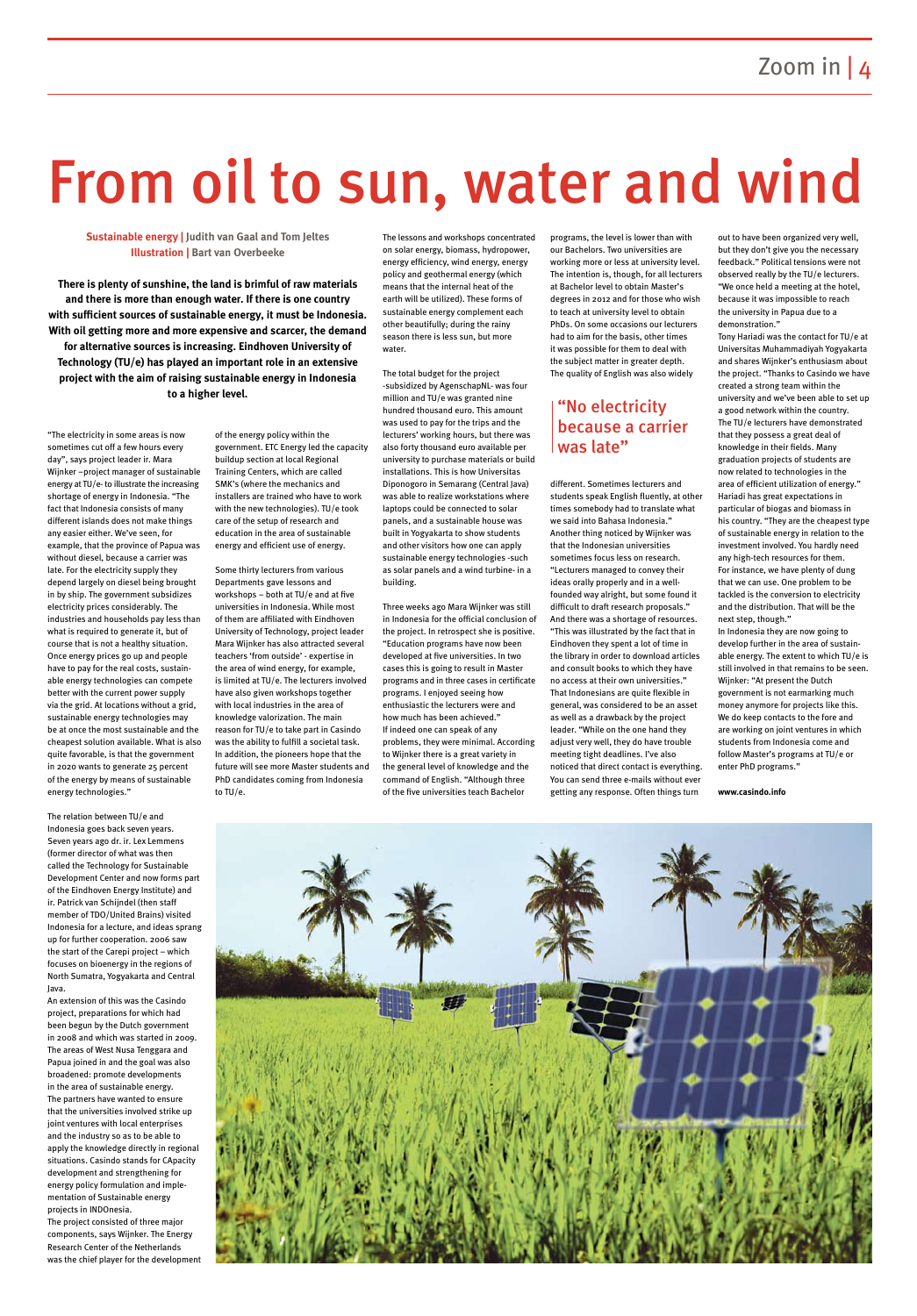## 5 Research November 17, 2011



# Door-to-door with billion-euro models

A quick calculation recently made De Kok realize that companies have at least made seven to eight hundred million euro through their cooperation with his colleagues at Operations, Planning, Accounting, and Control (OPAC, Department of IE&IS). "And now I'm only including the companies that published

their results themselves." He's referring to four projects involving major players ASML, Organon, DSM and Philips Semiconductors (now NXP). For these companies, managing the spare parts inventory involves enormous amounts of money. The more accurate the estimate of what actual stock is needed at what location, the less excess stock and/or the faster any parts can be delivered. And that's reflected in a company's profit.

According to De Kok, most companies are using deterministic models to control their logistics. But these models don't take into account the inevitable uncertainty regarding demand especially. "Any mathematician will tell you these models are far from perfect, yet companies continue to work with deterministic software." The OPAC

Group does acknowledge a level of uncertainty in their models, which leads to better results, according to De Kok. "It's about general models that can be tailored to find concrete solutions to specific company problems." Experience has learnt that companies acting on said concrete predictions may

save enormous amounts of money.

De Kok: "Based on models developed under the supervision of my colleague Geert-Jan van Houtum, ASML now has thirty to fifty percent less spare parts in inventory. ASML hasn't published their savings, but I'd say it's yielded the company at least one hundred million euro over the past five years. On top of that, our efforts have resulted in less

downtime of ASML machines (producing chips, ed.) at companies like Intel and Samsung. The impact of that involves a multitude of said amount." At Organon, savings on spare parts even reached 250 million, and after advice from De Kok et al., Philips Semiconductors made an extra profit of some one hundred million. "Companies like that have a lot of overhead, due to which any extra turnover more or less equals extra profit."

OPAC's triumphal progress started in late 2001 with the design of a joint planning for three companies (including Philips Semiconductors) that each covered a certain step in the manufacturing of DVD players. "We went live in

only three months, and although it's been debugged after that, the system itself hasn't been changed once in the six years the collaboration lasted. It just worked!"

The professor of logistics has another recent example of the impact of OPAC's calculations on the management of billion-euro companies: "When the economy hit rock bottom in 2009, the demand for raw materials produced by DSM and its competition dropped to almost zero. DSM wanted to know whether or not it would be wise to shut down production for a while. The demand for final products only decreased by ten percent, but as a result, no one at the end of the chain wanted to replenish their inventory. Further upstream, that quickly resulted in a much greater decrease in demand,

and DSM is at the very source. My colleague Jan Fransoo and his student Maximiliano Udenio then calculated when the market was to exhaust its inventory and start reordering. According to their calculations, that would be in July 2009. DSM decided not to shut down its factories, whereas the competition did. The prediction proved to be correct, which brought in an extra quarter million euro in sales for DSM."

Despite the OPAC models' proven impact, it's still no picnic for De Kok to convince companies there's much more profit to be made. "You'd expect them to come running, but it doesn't seem to work that way. You can hand over several publications proving the effect, but a good model just doesn't cut it. You have to find managers that understand the implications and are willing to make changes." Changes are still mostly considered risks, De Kok thinks. One of the things that have fueled OPAC's success is their understanding of business. Ever since 1996, TU/e has been the driving force behind the European Supply Chain Forum (ESCF), which today has thirty affiliated companies. "Although the first two years

we drew full houses, we were doing it all out of love. At some point, we decided to charge a fee. And if a company is prepared to support a PhD student, they can join for free." For De Kok and his colleagues, ESCF is a "permanent thermometer" for business. "It's important, too, because that way we learn about specific, empirical domain knowledge, say inventory models for stores, which is indispensable if we want to advise companies." The OPAC models aren't as formalized as those of economics, says De Kok, but they can be modeled after concrete situations. "I've come to realize formalized models are useful for training scientists only." In the real world, things

are much more chaotic and although De Kok's models may not be entirely accounted for mathematically, they do explain the empirical data. "In the end, that's what should be important for engineers."

For students of Business Management that work with them, the models act like a black box – something goes in, something comes out, but the user can't put their finger on what happens exactly. De Kok: "Students sometimes complain, but then I show them my cell phone and ask them whether they fully understand what goes on in there. And of course they all have a cell. Just because it works." (TJ)

**Logistic processes are characterized by uncertainty in time and quantity, supply and demand. Prof.dr. Ton de Kok's OPAC Group developed models that can manage these uncertainties and they've been used to advise companies for ten years now. It yielded the companies hundreds of millions, yet the challenge to convince managers to do things differently remains. "Each change is considered a risk, and that's a shame."**

> "Any mathematician will tell you deterministic models are far from perfect"

## "You'd expect them to come running"